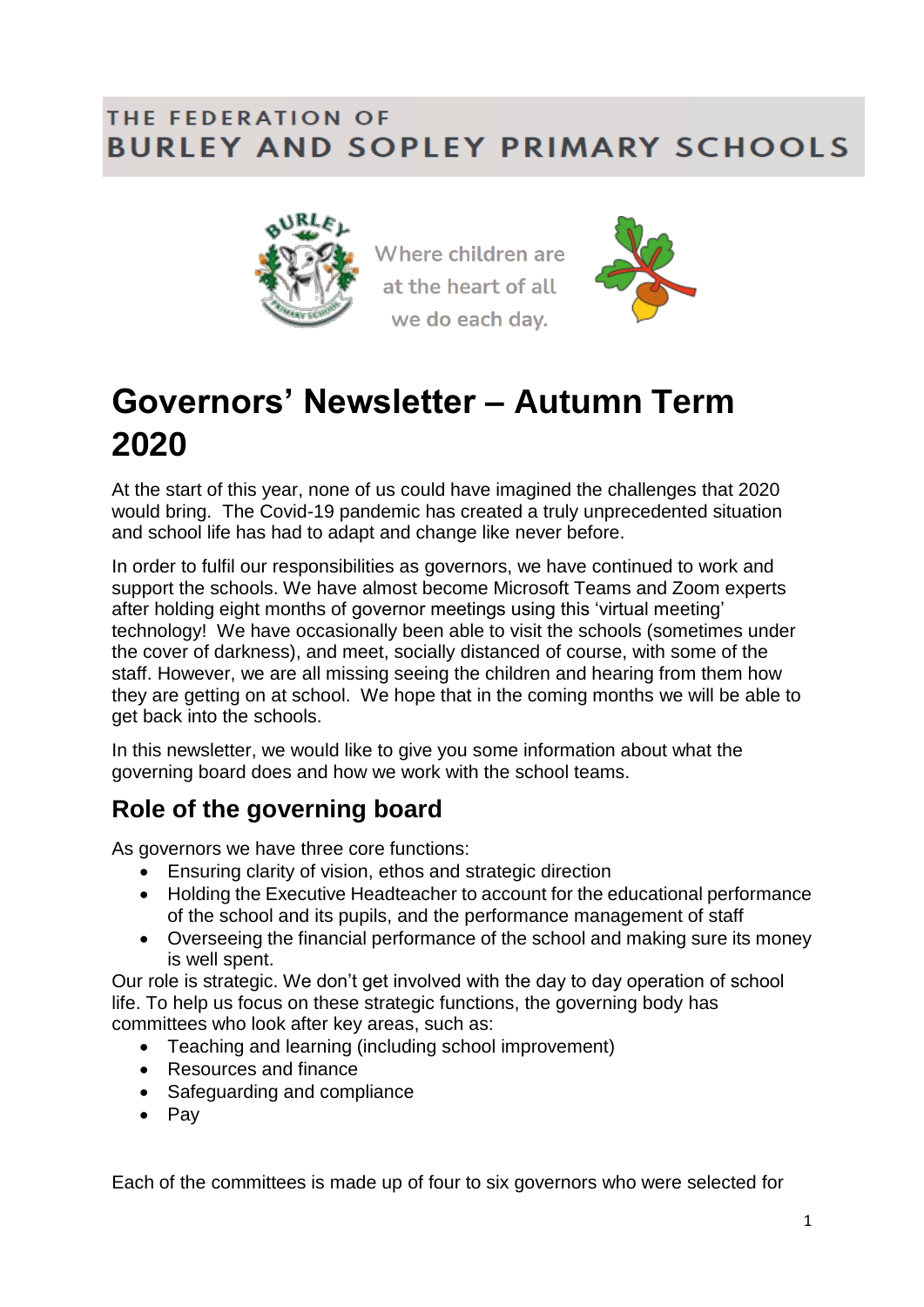their relevant skills and experience. Details of the full governing board, areas of responsibility and a register of interests can be found at <http://www.burleyandsopleyfederation.org.uk/page/?title=About+Us&pid=46>

#### **Safeguarding and compliance**

Our main focus is always safeguarding. It is our duty to ensure the schools meet their statutory responsibilities and that the children are safe.

How do we do this? We ask questions about how the children are looked after. We check to ensure that all adults within the school have had the correct checks and training. We make sure that the schools have procedures in place to safeguard and promote the welfare of children and, if concerns are reported, how these would be followed up. We visit the schools regularly and check that buildings are safe and secure. We make sure that the correct statutory policies and procedures are in place and that everyone knows and understands them. We look at the curriculum to ensure children are taught about, and know, how to keep themselves safe. We talk to the staff and children to check they feel safe and know what to do if something is worrying them. In short, we need to be sure that the schools are safe, and that safeguarding is effective.

#### **School improvement plan**

Each year our schools prepare a school improvement plan, which identifies the main priorities for the year and how they will be addressed. It is governors' responsibility to monitor the plan throughout the year. We do this during our committee and full governing board meetings, as well as through visits to the schools and discussions with the staff teams. This year the main priorities are to:

- Maintain and further strengthen the school's positive safeguarding culture so that children are safe, feel safe and are taught how to keep themselves safe.
- Improve the quality of teaching and learning further, to raise standards achieved by pupils
- Develop a love of reading so that all children read with greater fluency and understanding, achieving at least the national expectations
- Improve the teaching of maths so that children learn to reason, problem solve, think fluently and mathematically
- Make sure the new behaviour policy is applied consistently and fairly
- Promote our school values so that children develop tolerance and respect for others and learn how to contribute to the school and wider community
- Embed the school's support for mental health and well-being across the whole community.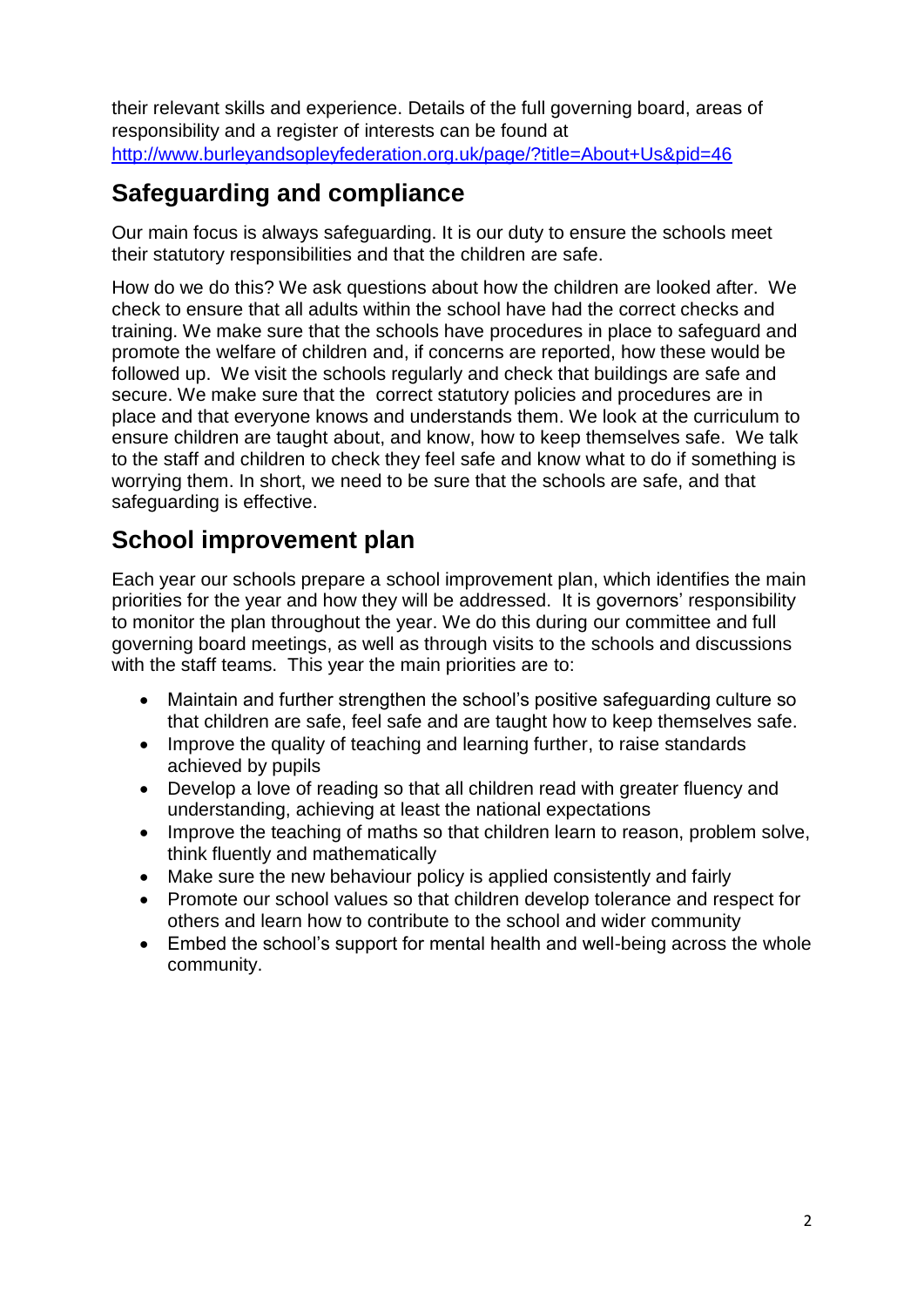## **Governors' action plan**

Each term, we have an action plan that includes the key areas we need to focus on, which are a combination of our statutory duties and the school improvement plan priorities. It's been a busy term for us, and we have completed the following actions:

- Annual safeguarding audit, and we have been involved in an external safeguarding audit carried out by the local authority and we have participated in annual safeguarding training
- Carried out health and safety site visits to both schools
- Regularly reviewed and updated the COVID-19 risk assessments
- Engaged in the recruitment of new staff
- Monitored the outcomes and progress the children are making
- Worked on financial forecasting, budget revision and planning for sustainability and marketing
- Reviewed our policies, taking into account COVID-19, to ensure that they address the welfare of all members of the school community
- Reviewed and audited the federation website
- Ensured that performance management and staff pay decisions were fair and effective
- Attended virtual full governing board training on safeguarding
- Governor monitoring visits and virtual meetings in the following areas:
	- $\circ$  Safeguarding several visits to check safeguarding records and staff training record and to attend safeguarding training for teaching staff
	- $\circ$  Maths reviewed the action plan and progress the children are making
	- $\circ$  Curriculum termly review across all subjects and a PE focus
	- o Review of online learning and the contingency plan if the schools or bubbles have to close
	- o Carried out a review of school communication
	- $\circ$  Continued to ensure that the wellbeing of all staff is recognised through considerate working practices

#### **Marketing the schools**

One of the marketing initiatives we discussed was how we could showcase the beautiful settings of our schools. We arranged for an aerial survey of our schools which we have donated to the federation and we hope will be used for years to come. We are delighted with the result of the consequent footage (link below), filmed a few weeks ago. It shows off the fantastic locations and the amazing space that the schools have. We have been really encouraged to hear that the children have enjoyed much more outdoor learning this term, with both organised days and more time spent outside undertaking activities as part of their everyday learning. **Burley:** <https://vimeo.com/aerialviewuk/review/487032428/bbc9afd6de>

**Sopley:** <https://vimeo.com/489138044>

# **Thank you**

Finally, we would like to say thank you. Firstly, to the staff teams who have had to manage the pandemic with ever-changing guidelines, advice and practices, and quickly learn new ways of working. They welcomed the children back in September and quickly settled them into the school routines, with enthusiasm, understanding